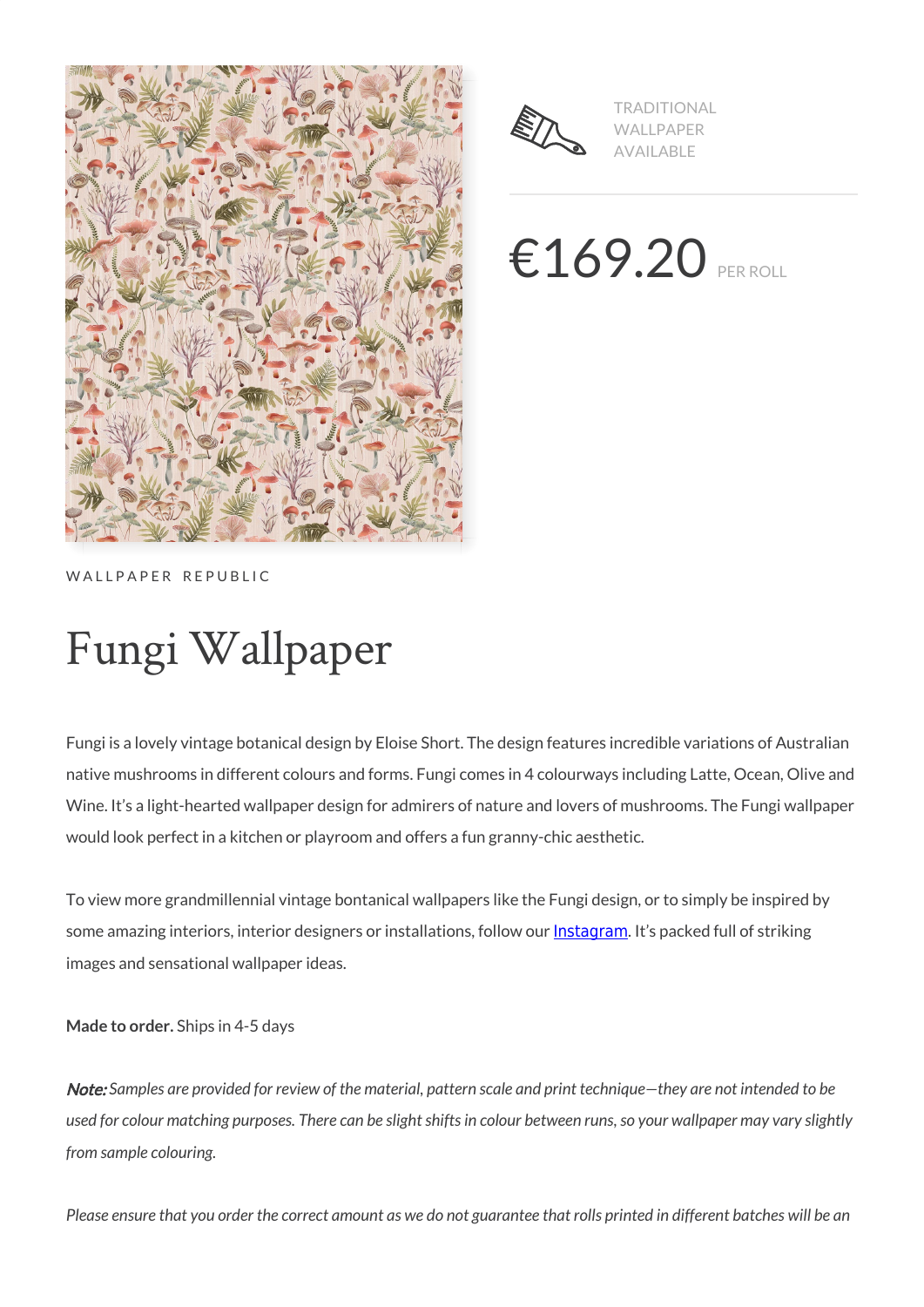#### *exact match.*



## WALLPAPER REPUBLIC

The risk taking Wallpaper Republic Collection is a unique community of artists, illustrators, designers and photographers from around the world. Their individual skills are showcased in designer wall coverings that challenge the traditions of wallpaper with breathtaking and exciting results.

#### ADDITIONAL INFORMATION

At Milton & King we have a huge range of designer wallpapers for you to choose from whether you're decorating your hallway, living room, bedroom or dining room we have a wallpaper to suit your style and budget! With more than 500 wallpapers, we are bound to have the statement wallpaper you have been looking for.

## **Non-woven wallpaper advantages**

The most user-friendly wallpaper on the market.